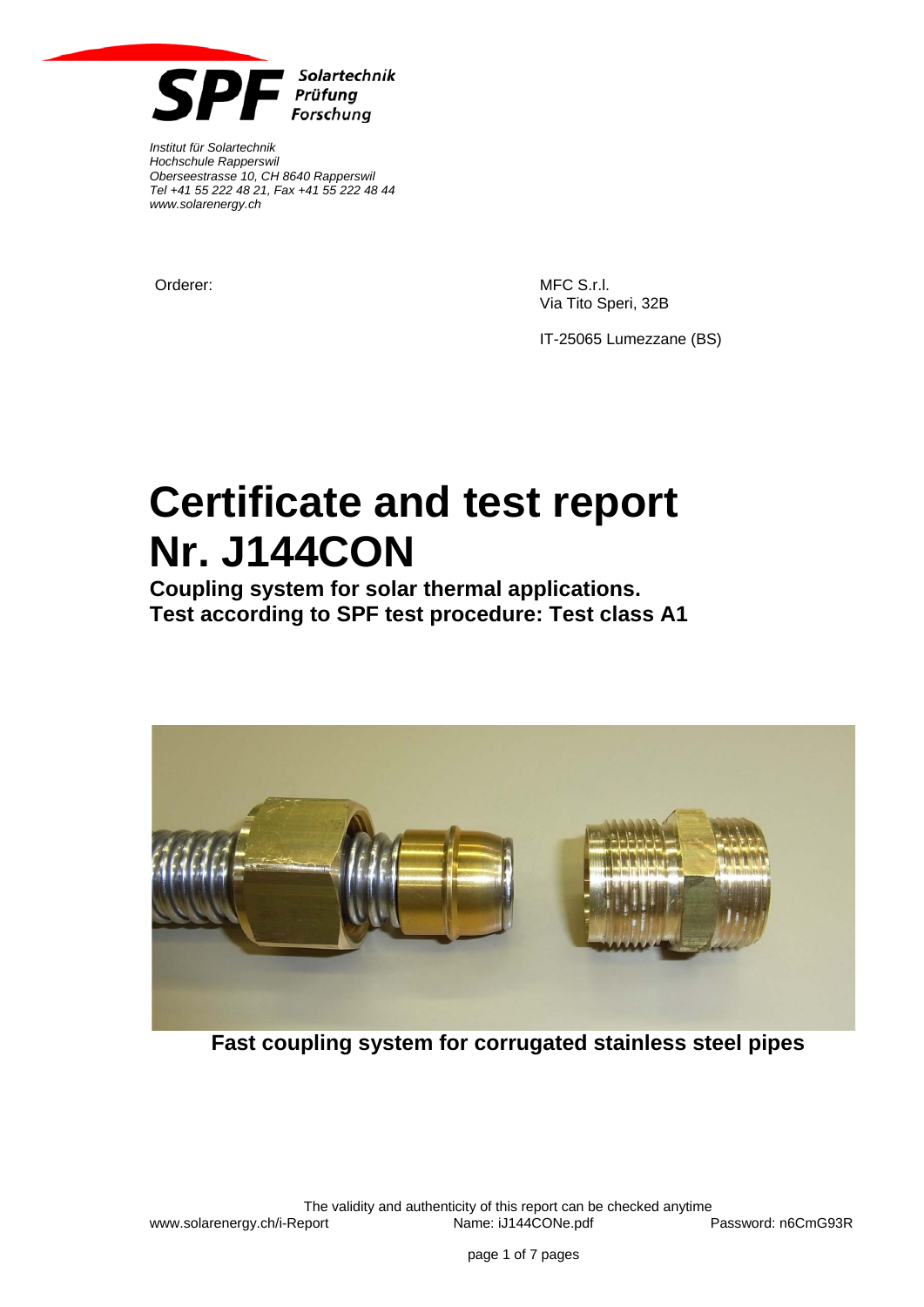

| Table of content: |  |
|-------------------|--|
|                   |  |
|                   |  |
|                   |  |
|                   |  |
|                   |  |
|                   |  |
|                   |  |
|                   |  |
|                   |  |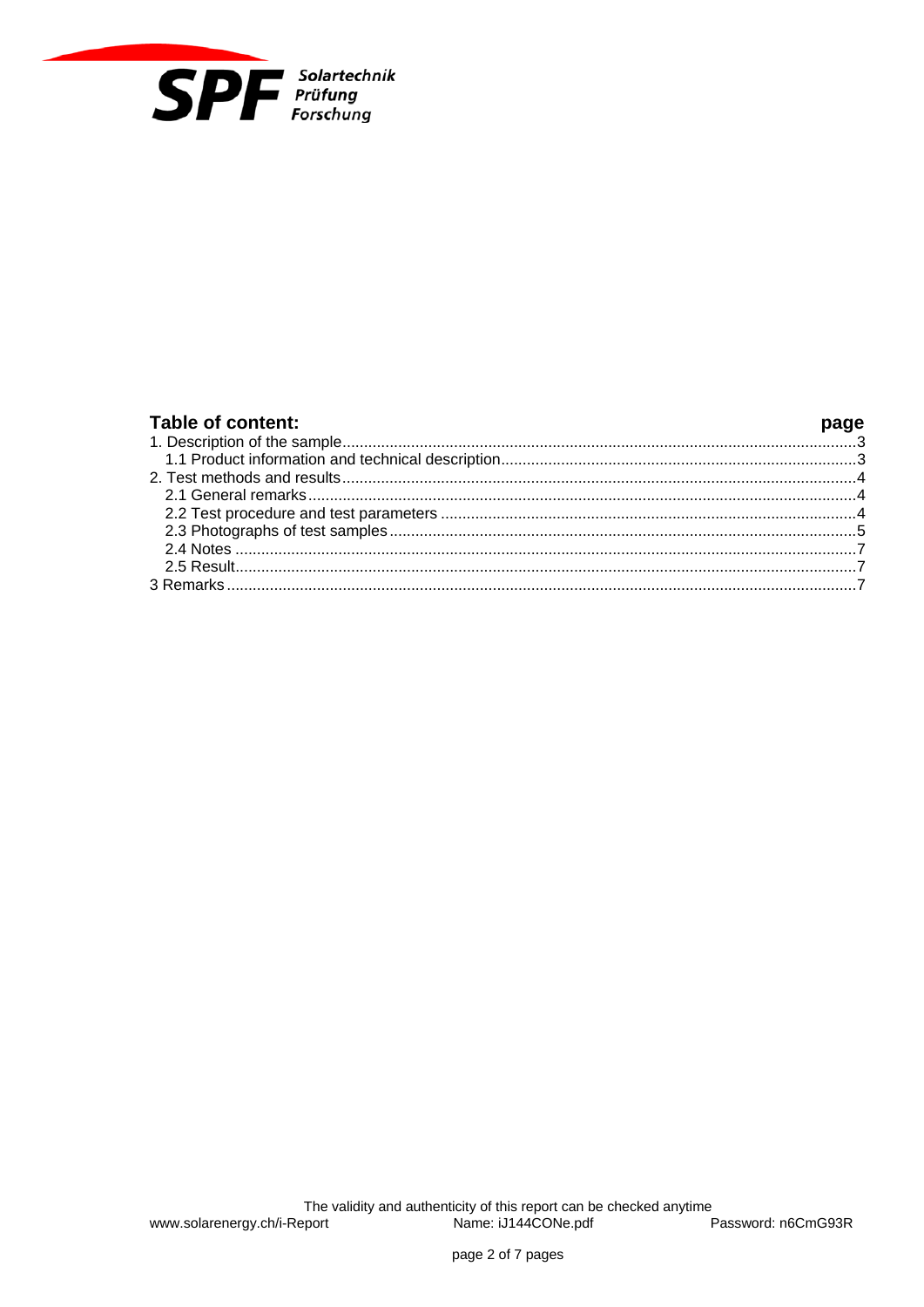

## **1. Description of the sample**

### **1.1 Product information and technical description**

Tested sample: MFC 5051-Cu22<br>
Connection Type: Connection Type: Corrugated stain Nominal diameter: DN16 x Ø22mm<br>Description of sample: Metallic coupling

Application limitations not specified

Manufacturer: MEC S.r.l. - 25065 Lumezzane (Italy)<br>Model: Model: East coupling system for corrugated some Fast coupling system for corrugated stainless steel pipes Connection Type:<br>
Corrugated stainless steel pipe to copper pipe<br>
Pipework connections for solar thermal installa<br>
Pipework connections for solar thermal installa Pipework connections for solar thermal installation. Metallic coupling system for connecting corrugated stainless steel tubes to standard copper pipework. Materials **Brass CW614N (CuZn39Pb3) - EN12164** Heat transfer media Ethylene or Propylene glycol / Water



Fig. 1 Cross section of the mounted fitting system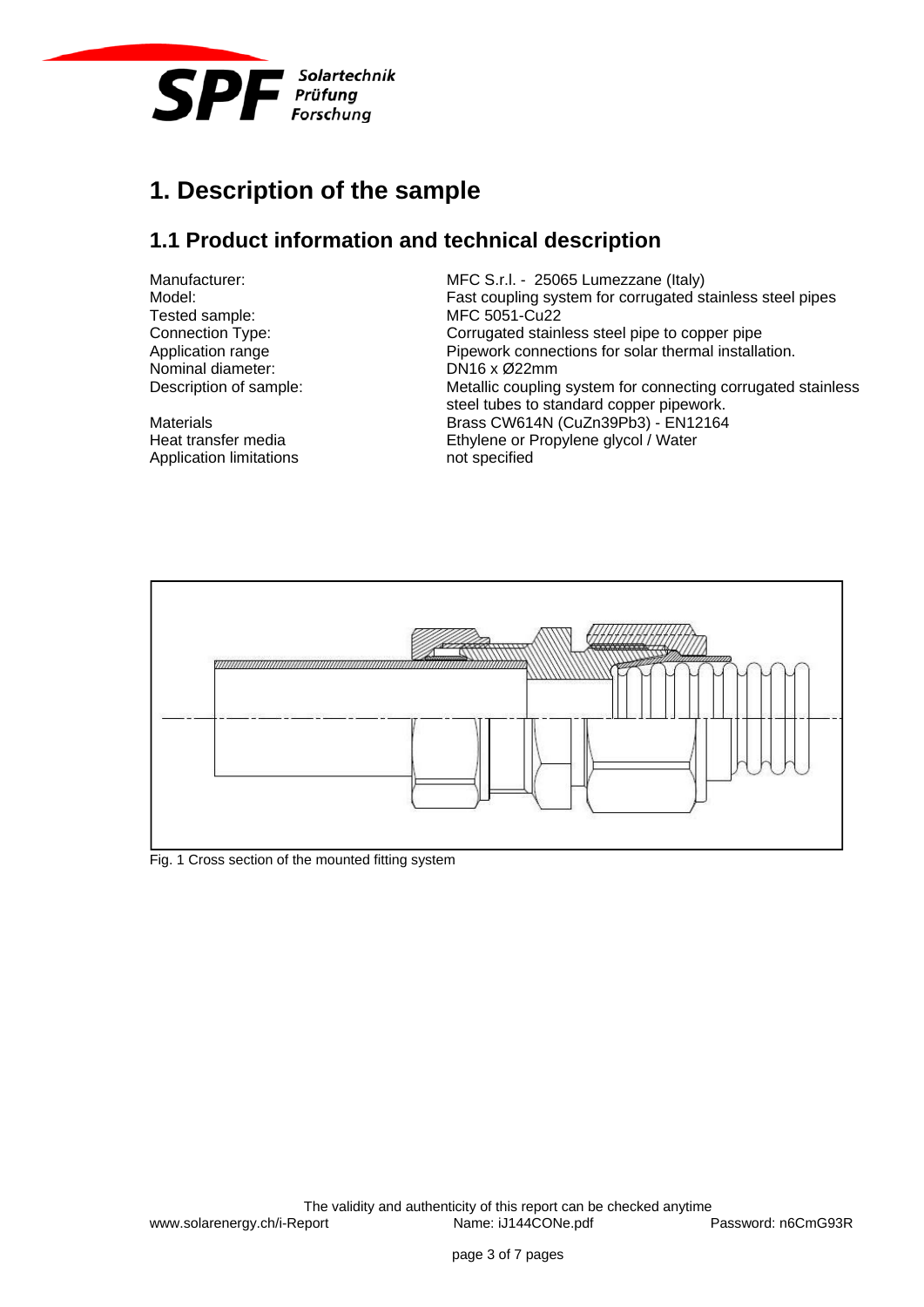

## **2. Test methods and results**

#### **2.1 General remarks**

The test procedure is intended to assess the resistance of the connection system against the assumed thermal load encountered during the lifetime of a typical solar installation with state-of-the-art solar collectors (selective absorber coating, solar glazing). The test concerns only the "fast coupling system for corrugated stainless steel pipes connectors", i.e. only the connection of the corrugated stainless steel tube. Different couplings are available to connect corrugated s/s tubes to copper tubes, soldered spigots, corrugated tubes, and other male or female standard connection components. As long as the tested "fast coupling system for corrugated stainless steel pipes connectors" is used, the test J144 is valid for all these types as it concerns only the connection of the corrugated tube.

Three identical pipe-work samples including a corrugated stainless steel tube have been tested. The samples have been assembled by the manufacturer in a professional manner.

The test procedure does not cover the corrugated tube itself. The connector system is not intended to be used as compensator between solar thermal collectors.

#### **2.2 Test procedure and test parameters**

Test according to SPF standard. Test Class A1 reduced to the thermal loads. The 500 thermal shocks represent the stagnation cycles to be expected during the lifetime of a solar thermal system

Three pipe work samples are tested in parallel. None of the samples is allowed to fail for passing the test. During the test procedure the samples are flowed through with glycol at a pressure of 10 bars maximum. The test samples were installed without any static misalignment (installation tolerance) and the SPF test procedure is reduced to the thermal shocks. No further static or dynamic mechanical loads are applied during the whole test procedure.

The test procedure is made up of 500 thermal shocks as follows:

The temperature of the fluid (and hence the fitting) is increased up to the maximum temperature of  $T_{\text{hich}}$ =180°C (±5°C). Upon thermal stabilisation of the whole system a thermal shock is triggered and the samples are flushed with fluid at the lower temperature level  $T_{low}$ <80°C. The decay time of the shock is in the range of 5 seconds.

The time required for one complete temperature cycle is approx. 30 minutes.

These thermal shocks represent the thermal loads that occur during the filling procedure of a drained collector system.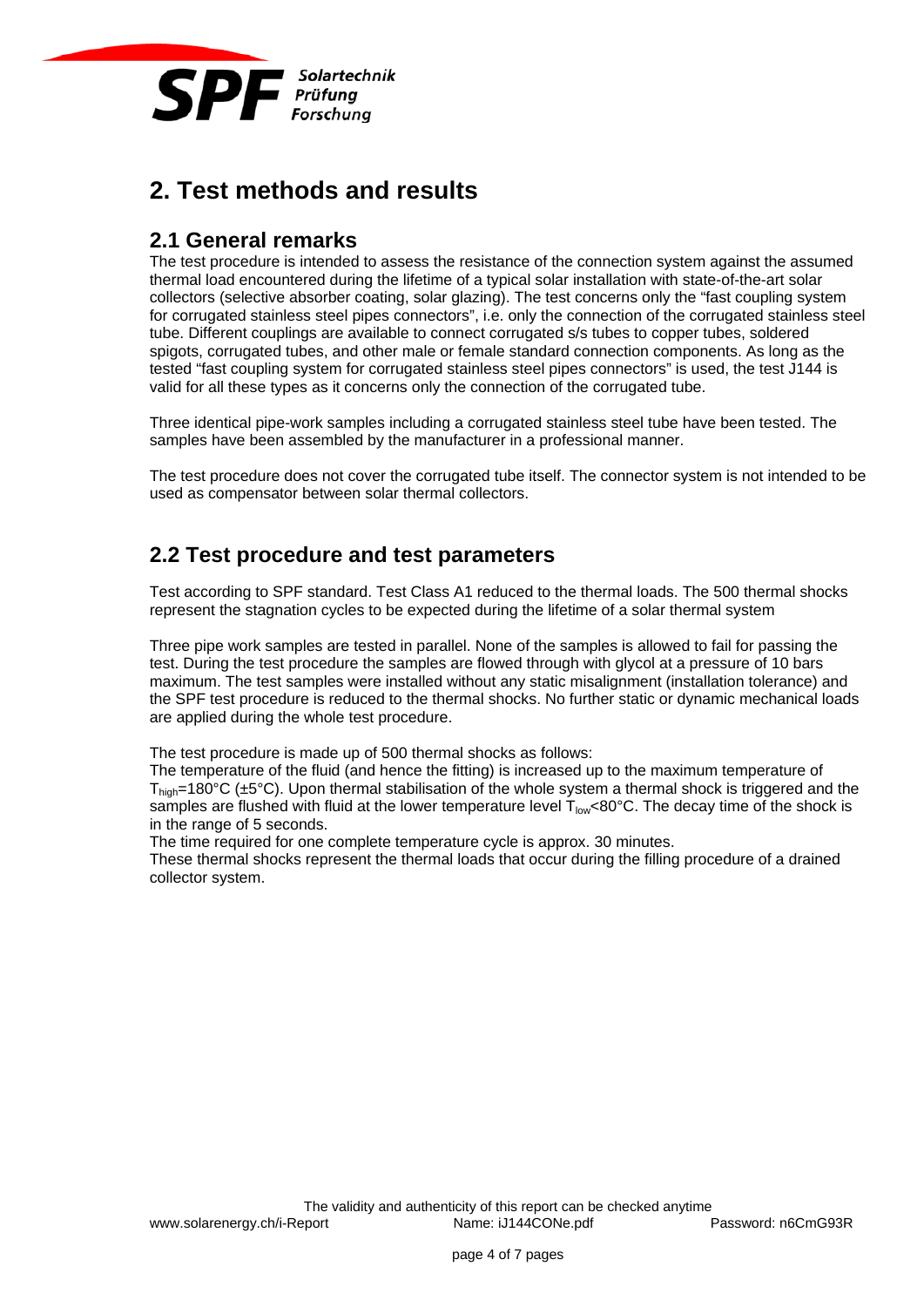

#### **2.3 Photographs of test samples**



Figure 2: (before test start)

For the installation the corrugated s/s tube is inserted form the left side. The brass sleeve is then pressed on the end of the corrugated tube by fixing the nut.



Figure 3: (before test start) Ready installed coupling system.



Figure 4: (before test start) Ready installed coupling system.

The validity and authenticity of this report can be checked anytime<br>
port **Drame:** iJ144CONe.pdf **bullers** Password: n6CmG93R www.solarenergy.ch/i-Report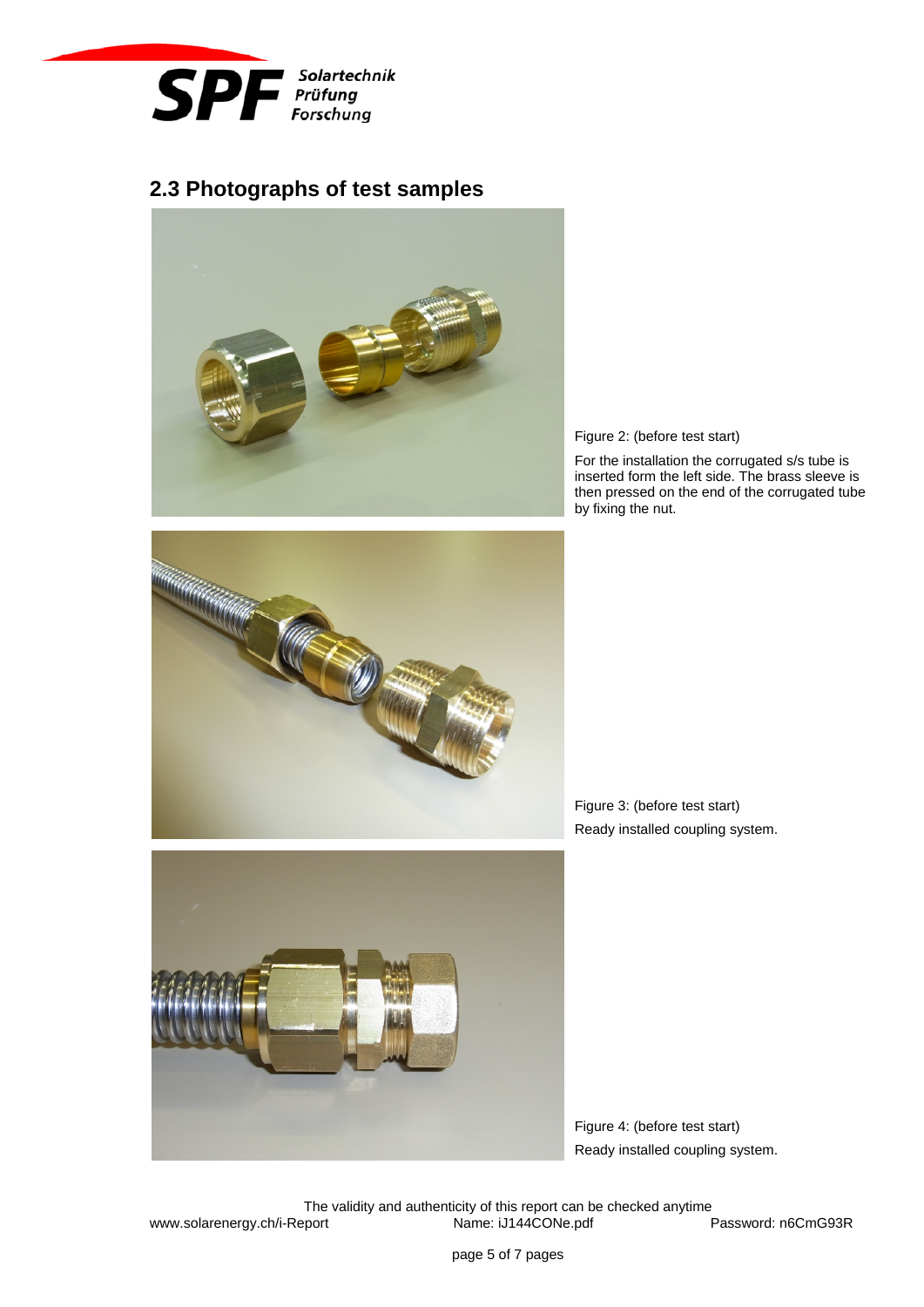



Figure 5: (before test) Test samples on test stand before the test start



Figure 6: (after test)

Samples installed on the test rig. No leakage or any other problems have been observed.



Figure 7: (after test) Sample P1 opened. No visible signs of deterioration that could indicate reduced lifetime or leakage

The validity and authenticity of this report can be checked anytime<br>port **Name:** iJ144CONe.pdf www.solarenergy.ch/i-Report Name: iJ144CONe.pdf Password: n6CmG93R